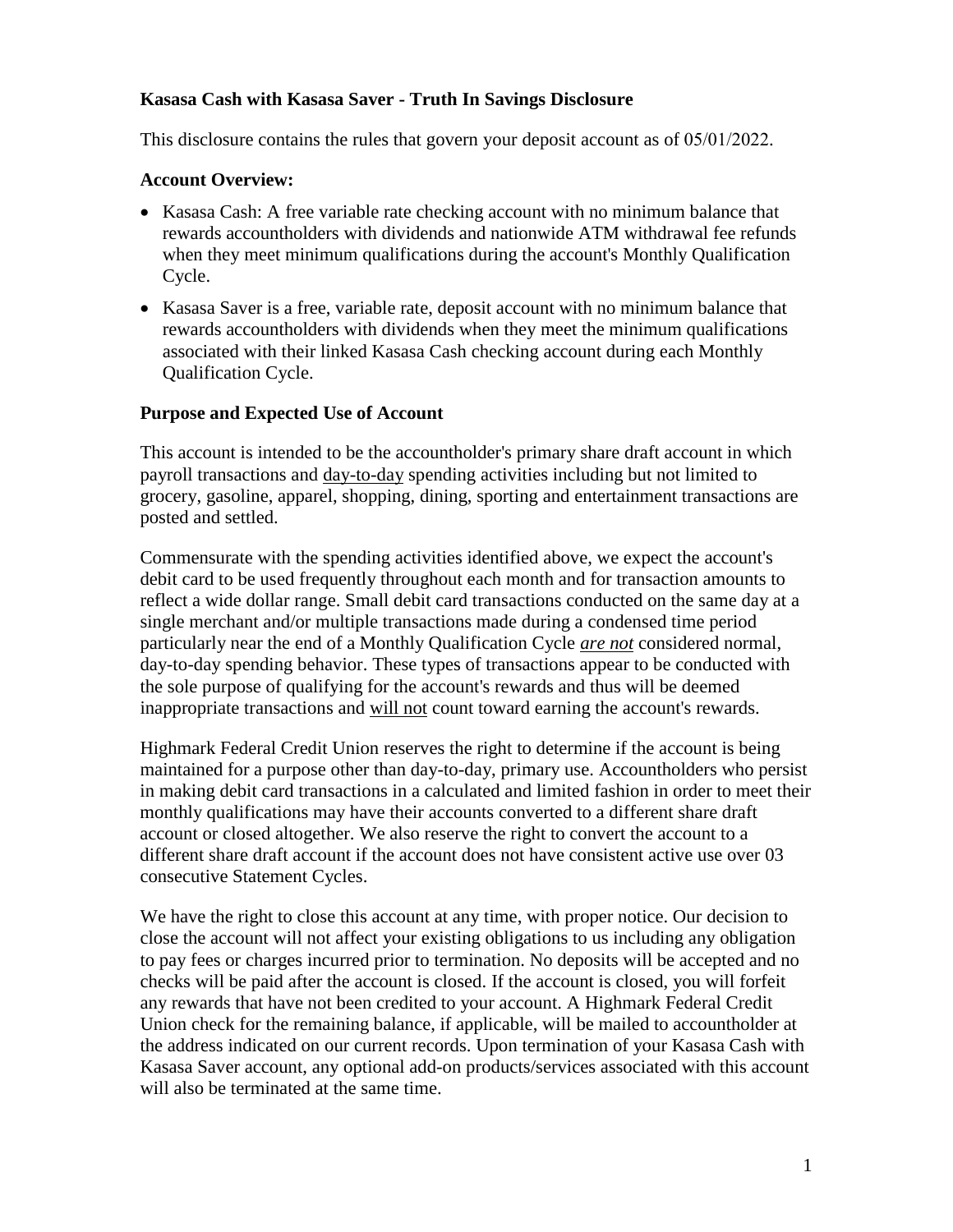If, for whatever reason the Kasasa Saver portion of your account is closed, your account will automatically be converted to a standalone Kasasa Cash account and only the Kasasa Cash terms and conditions articulated within this disclosure will apply.

### **Dividend Rate & Annual Percentage Yield (APY)**

### • **Compounding & Crediting:**

Dividends will be compounded on a monthly basis. Dividends will be credited to your Kasasa Cash with Kasasa Saver account on the last day of the current statement cycle. If you close your account before the dividends are credited, you will not receive the accrued dividends. Dividends begin to accrue on the business day you deposit noncash items (for example, checks).

"Business Day" means a calendar day other than a Saturday or a Sunday, January 1, the third Monday in January, the third Monday in February, the last Monday in May, July 4, the first Monday in September, the second Monday in October, November 11, the fourth Thursday in November, or December 25. If January 1, July 4, November 11, or December 25 falls on a Sunday, the next Monday is not a Business Day. "Statement Cycle" means the period of time for which Highmark Federal Credit Union provides a summary of the financial activities and transactions that post and settle to the accountholder's account.

### • **Balance Computation Method:**

We use the average daily balance method to calculate the dividends on your Kasasa Cash with Kasasa Saver account. This method applies a periodic rate to the average daily balance in the account for the period. The average daily balance is calculated by adding the principal in the account for each day of the period and dividing that figure by the number of days in the period. The period we use is the Statement Cycle.

# • **Dividend Rate & Annual Percentage Yield:**

When your Kasasa Cash account qualifications are met during a Monthly Qualification Cycle:

Kasasa Cash: average daily balances up to and including \$10,000 in your Kasasa Cash account earn a dividend rate of 2.50 % resulting in a non-compounding APY of 2.50 %; and average daily balances over 10,000 earn a dividend rate of 0.25 % on the portion of the average daily balance over \$10,000, resulting in a non-compounding range from 0.45% to 2.50% blended APY depending on the account's average daily balance.

Kasasa Saver: average daily balances up to and including \$25,000 in your Kasasa Saver account earn an APY of 1.00% and average daily balances over \$25,000 earn a dividend rate of 0.25% on the portion of the average daily balance over \$25,000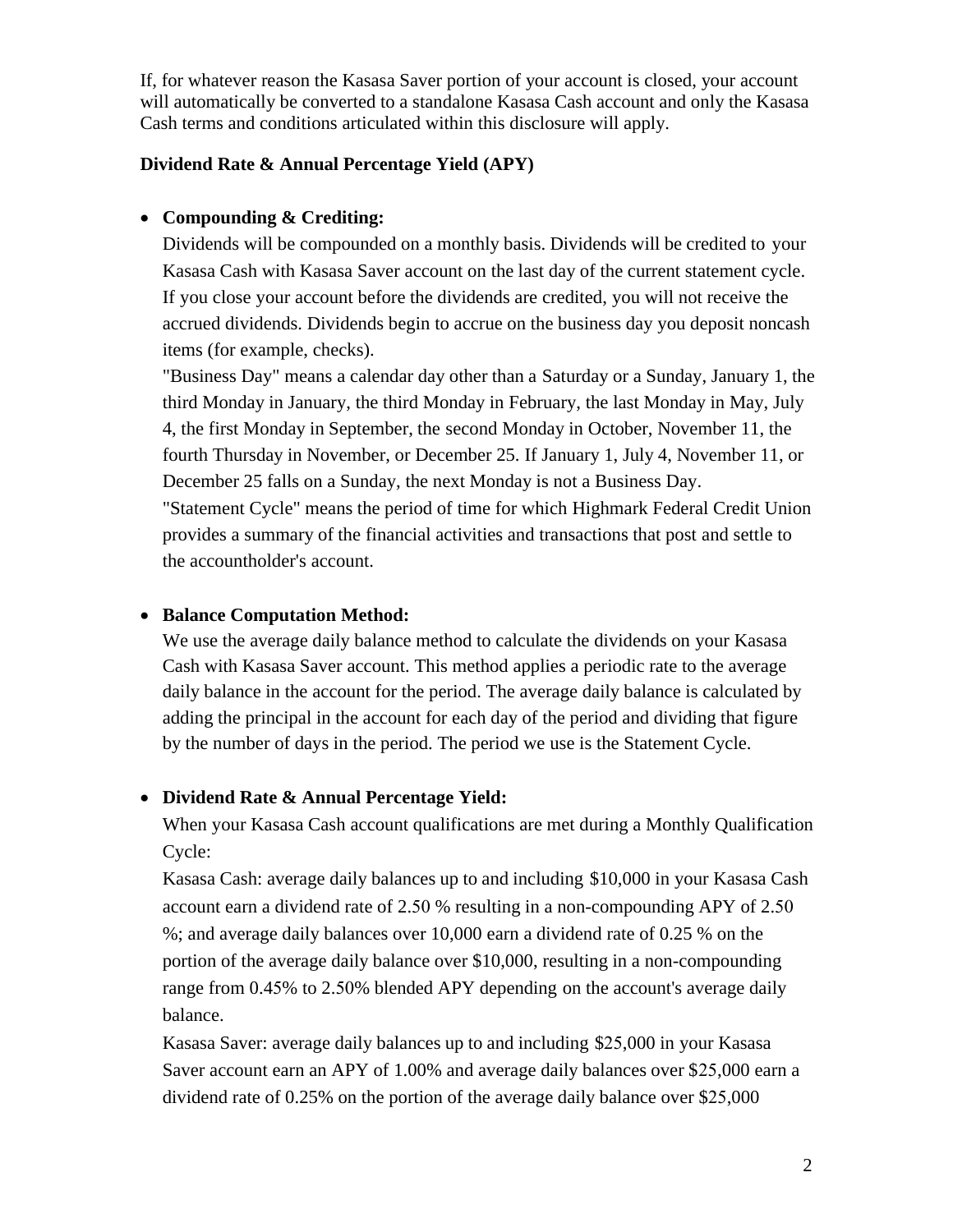resulting in a range from 0.40% to 1.00% blended APY depending on the account's average daily balance.

When your Kasasa Cash account qualifications are not met during a Monthly Qualification Cycle:

 Kasasa Cash: ATM withdrawal fees are not refunded and the entire average daily balance in the account earns a dividend rate of 0.05% resulting in a non-compounding annual percentage yield of 0.05%.

 Kasasa Saver: the entire average daily balance in the Kasasa Saver account earns a dividend rate of 0.05% resulting in an annual percentage yield of 0.05%.

\* Interest in Kasasa Cash does not compound because it is automatically transferred to the Kasasa Saver account within one day. Note: Automatic transfer may cause an overdraft to your Kasasa Cash account, if the account's balance is less than the transferred amount when transfer occurs.

# **Qualification Information:**

To earn your rewards, the following enrollments must be in place and all transactions and activities must post and settle to your Kasasa Cash account during each Monthly Qualification Cycle:

- At least 01 direct deposit, ACH credit, or ACH payment transaction(s)
- At least 12 PIN-based/signature-based debit card purchases
- Be enrolled in and have agreed to receive e-statements rather than paper statements
- Maintain a valid email address on record with credit union

Account transactions and activities may take one or more days to post and settle to the account and all must do so during the Monthly Qualification Cycle in order to qualify for the account's rewards.

The following activities do not count toward earning account rewards: ATM-processed transactions, transfers between accounts, debit card purchases processed by merchants and received by our credit union as ATM transactions, PIN-based, signature based transactions, non-retail payment transactions and purchases made with debit cards not issued by our credit union. Transactions bundled together by merchants and received by our institution as a single transaction count as a single transaction for the purpose of earning account rewards.

"Monthly Qualification Cycle" means the current statement cycle.

"Statement Cycle" means the period of time for which our credit union provides a summary of the financial activities and transactions that post and settle to the accountholder's account.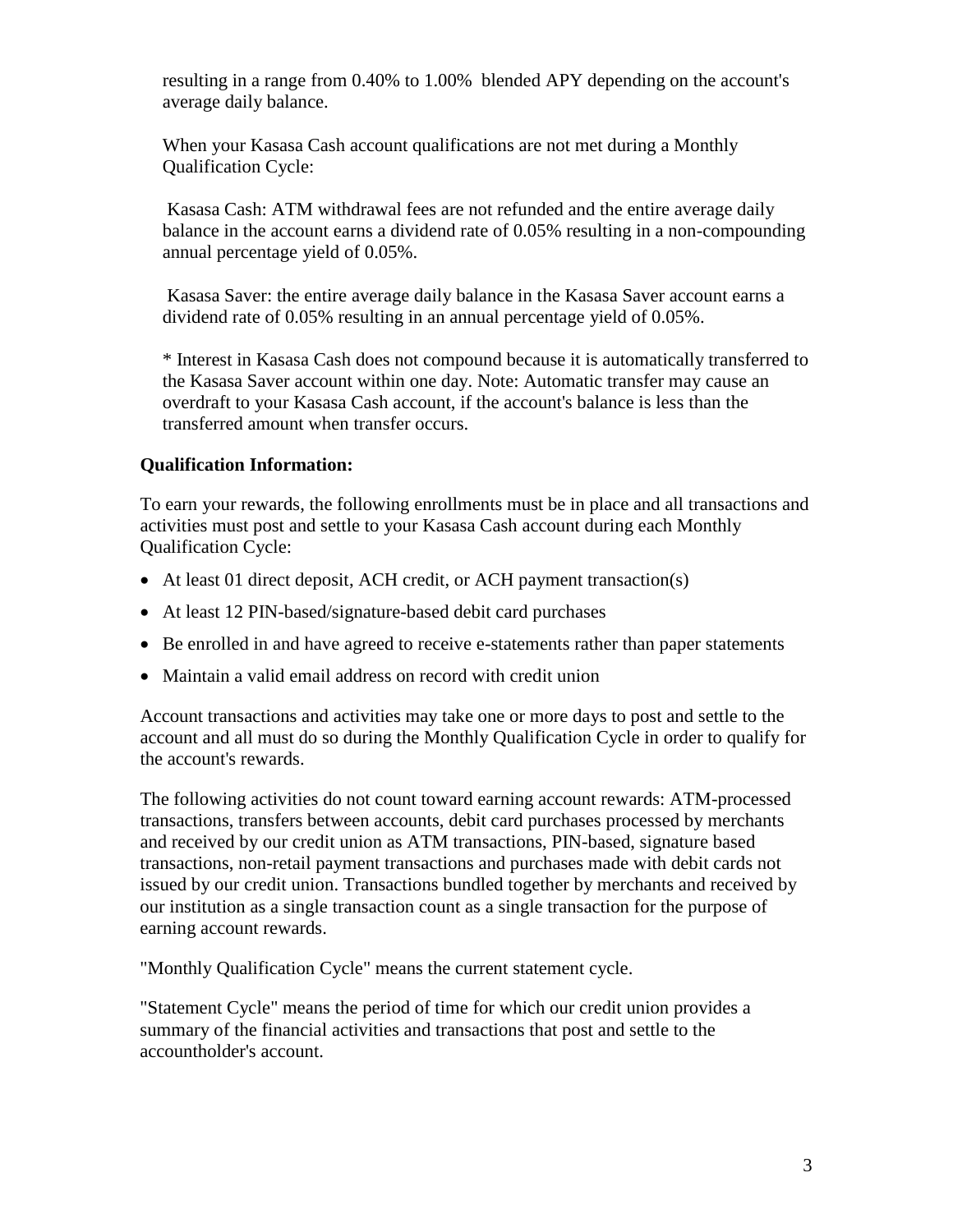# **Reward Information:**

When your Kasasa Cash account qualifications are met during a Monthly Qualification Cycle, average daily balances up to and including \$10,000 in your Kasasa Cash account earn a dividend rate of 2.50 % resulting in a non-compounding APY of 2.50 %; and average daily balances over \$10,000 earn a dividend rate of 0.25% on the portion of the average daily balance over \$10,000, resulting in a non-compounding range from 0.45% to 2.50% blended APY depending on the account's average daily balance.

In addition, average daily balances up to and including \$25,000 in your Kasasa Saver account earn a dividend rate of 1.00% resulting in an APY of 1.00%; and average daily balances over \$25,000 earn a dividend rate of 0.25% on the portion of the average daily balance over \$25,000 resulting in a range from 0.40% to 1.00% blended APY depending on the Kasasa Saver account's average daily balance.

You will receive reimbursements up to \$20.00 for nationwide ATM withdrawal fees incurred within your Kasasa Cash account during the Monthly Qualification Cycle in which you qualified.

When your Kasasa Cash qualifications are not met, the dividend rate earned on the account's entire average daily balance will be 0.05% resulting in a non-compounding annual percentage yield of 0.05% and ATM withdrawal fees are not refunded. In addition, the entire average daily balance in the Kasasa Saver account earns a dividend rate of 0.05% resulting in an annual percentage yield of 0.05%.

Dividends will be credited to your Kasasa Cash and Kasasa Saver account on the last day of the current statement cycle.

Nationwide ATM withdrawal fee reimbursements will be credited to your account on the last day of the current statement cycle.

 $APY =$  Annual Percentage Yield. APY calculations are based on an assumed balance of \$10,000+ \$100,000 in your Kasasa Cash account and 25,000+ \$100,000 in your Kasasa Saver account and an assumed statement cycle of thirty-one (31) days. Rates, rewards, and bonuses, if any, are variable and may change after account is opened without notice to you. No minimum balance is required to earn or receive the account's rewards. Rewards less than a penny cannot be distributed. Fees may reduce earnings. If the account is closed before rewards are credited, you will forfeit the rewards.

# **Additional Information:**

Account approval, conditions, qualifications, limits, timeframes, enrollments, and other requirements apply. \$25.00 minimum deposit is required to open the account. See accompanying schedule of Fees and Charges for fees that may apply to this account. Enrollment in electronic services (e.g. online banking, e-statements) may be required to meet some of the account's qualifications. Limit of one account per Member number. There are no recurring monthly maintenance charges or fees to open or close this account. This account is not to be used for commercial purposes. If the account is closed, you will forfeit any rewards that have not been credited to your account. A Kasasa Cash account is required to have a Kasasa Saver account. If, for whatever reason the Kasasa